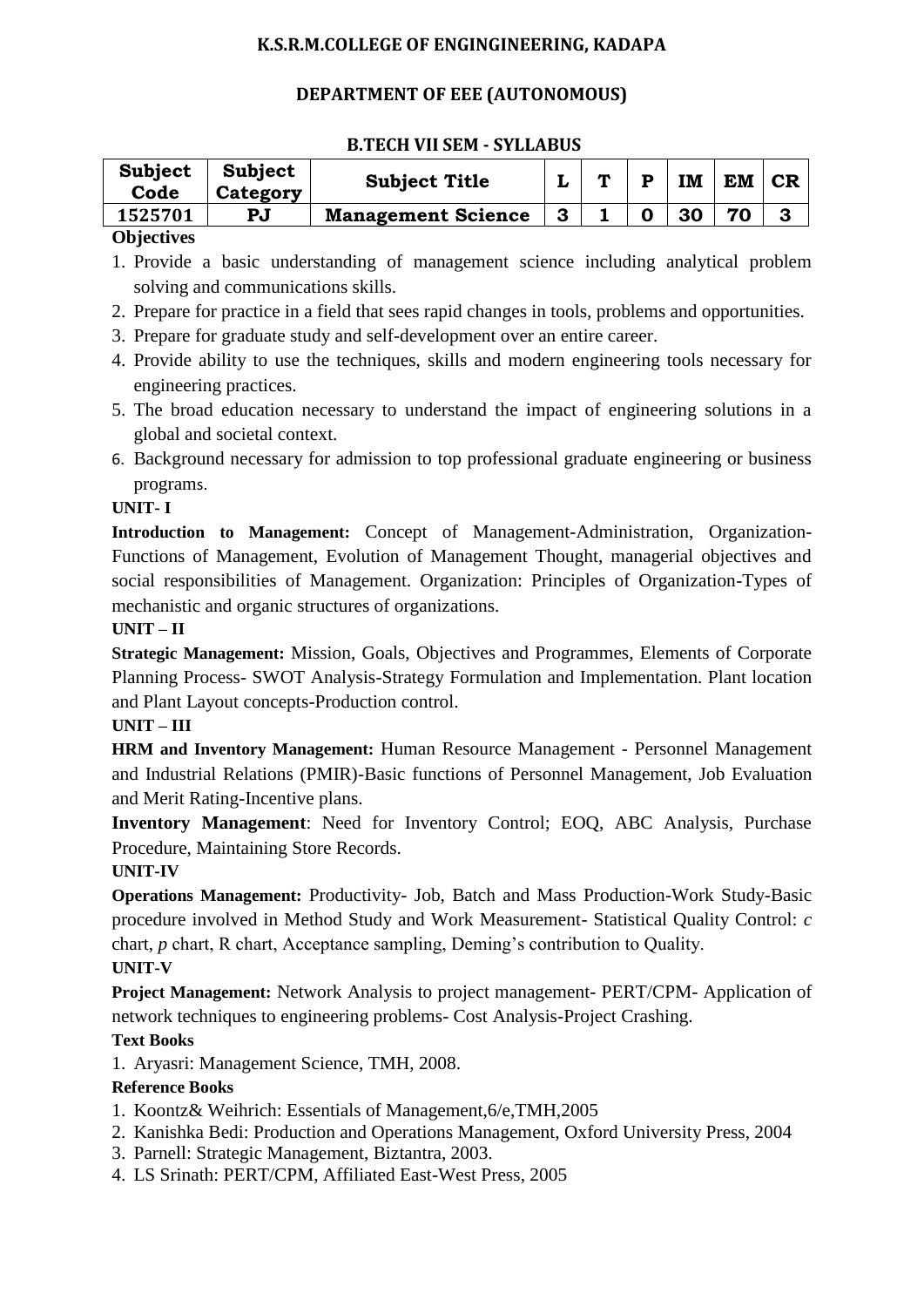| Subject<br>Code | <b>Subject</b><br>Category | <b>Subject Title</b>                      | ┚ | $\blacksquare$ | D | <b>IM</b> | EM | CR |
|-----------------|----------------------------|-------------------------------------------|---|----------------|---|-----------|----|----|
| 1502702         | $\mathbf{P} \mathbf{J}$    | <b>Advanced Control</b><br><b>Systems</b> | 3 |                |   | 30        | 70 | 3  |

## **Objective:**

This subject deals with state space, describing function, phase plane and stability analysis including controllability and observability.

### **UNIT – I**

**Linear System Design:** Introduction of compensating networks – Lead, Lag, lead – lag cascade compensation in time domain –P, PI and PID controllers design using Bode plot and root locus techniques.

## **UNIT – II**

**State variable descriptions:** Concepts of State, State variables, State vector, State space model, representation in state variable form, phase variable representation – Diagonalization – Canonical variable representation.

**Controllability and Observability:** Definition of controllability – Controllability tests for continuous Linear time Invariant systems – Definition of Observability – Observability tests for continuous Linear time Invariant systems.

### **UNIT – III**

**Time Response of Linear System:** Introduction – Solution of state equations – State Transition matrix – Pole placement by state feedback – Full order and reduced order observers.

### **UNIT – IV**

**Non-Linear Systems:** Introduction – common physical non-linearities, Singular points, Basic concepts of phase plane method, construction of phase trajectories by phase plane method. Basic concepts and derivation of describing functions. Stability analysis by describing function method.

## **UNIT – V**

**Stability:** Introduction – Equilibrium points – Stability concepts and definitions – Stability in the sense of Liapunov stability of linear system – Methods of constructing Liapunov functions for Non – linear system – Krasovskii's method – Variable gradient method.

## **Text Books:**

- 1. Modern Control System Theory by M. Gopal, New Age International Publishers, 2nd edition, 1996.
- 2. Control System Engineering by I. J. Nagarath and M. Gopal, New Age International (P) Ltd.

## **Reference Books:**

- 1. Modern Control Engineering by K. Ogata, Prentice Hall of India, 3rd Edition, 1998.
- 2. Systems and Control by Stainslaw, H. Zak, Oxford Press, 2003.
- 3. Digital Control and State Variable Methods by M. Gopal, TMH, 1997.

## **Course Outcomes:**

On successful completion of this course, student will be able to

1. Gain knowledge on design of compensators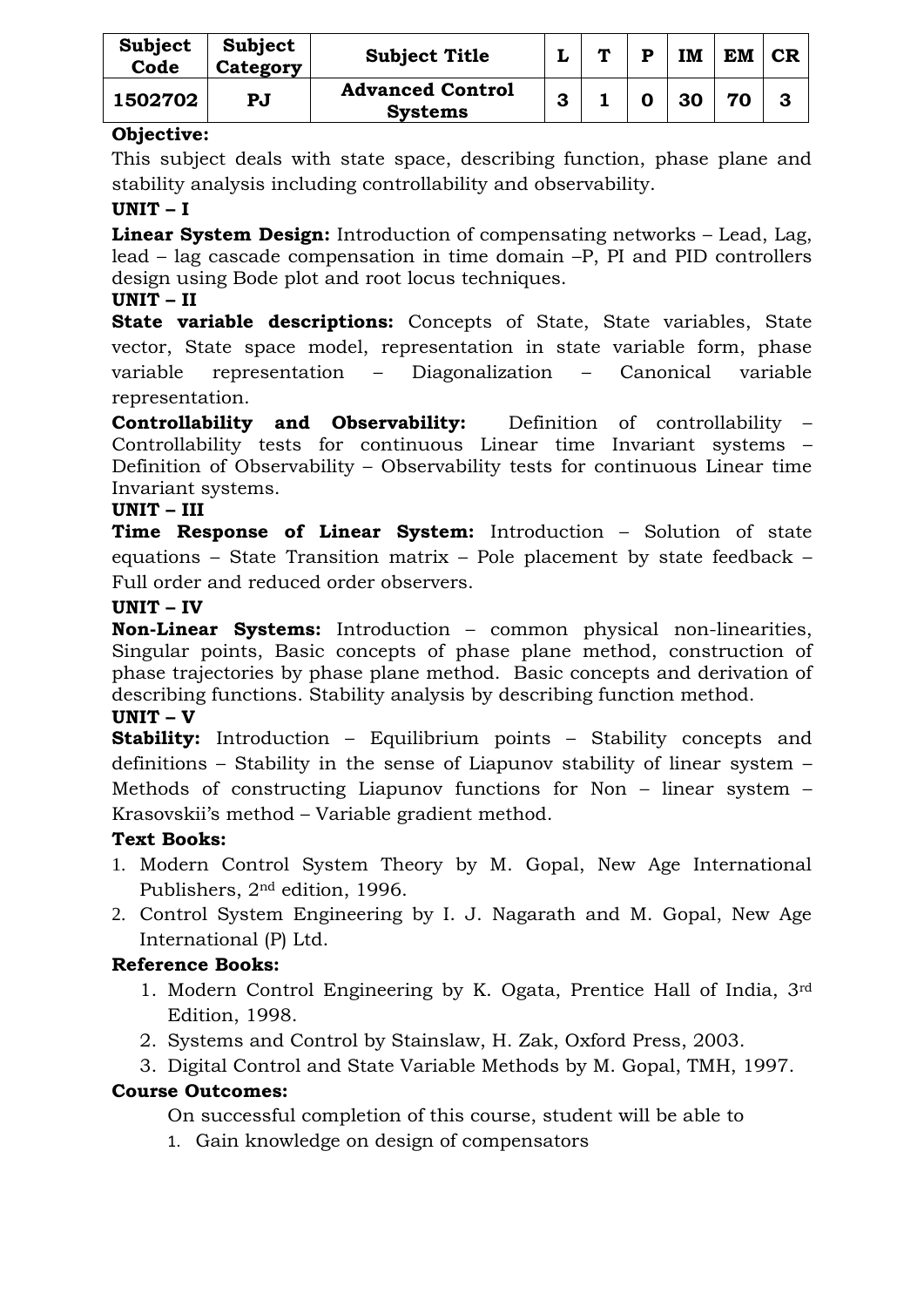- 2. Gain knowledge on State space representation, Controllability, observability and pole placement non-linear system
- 3. Analyze stability of a non-linear system using describing functions and phase plane analysis.
- 4. Evaluate controllability, observability of linear systems, stability of systems using describing functions and liapunov stability criterion.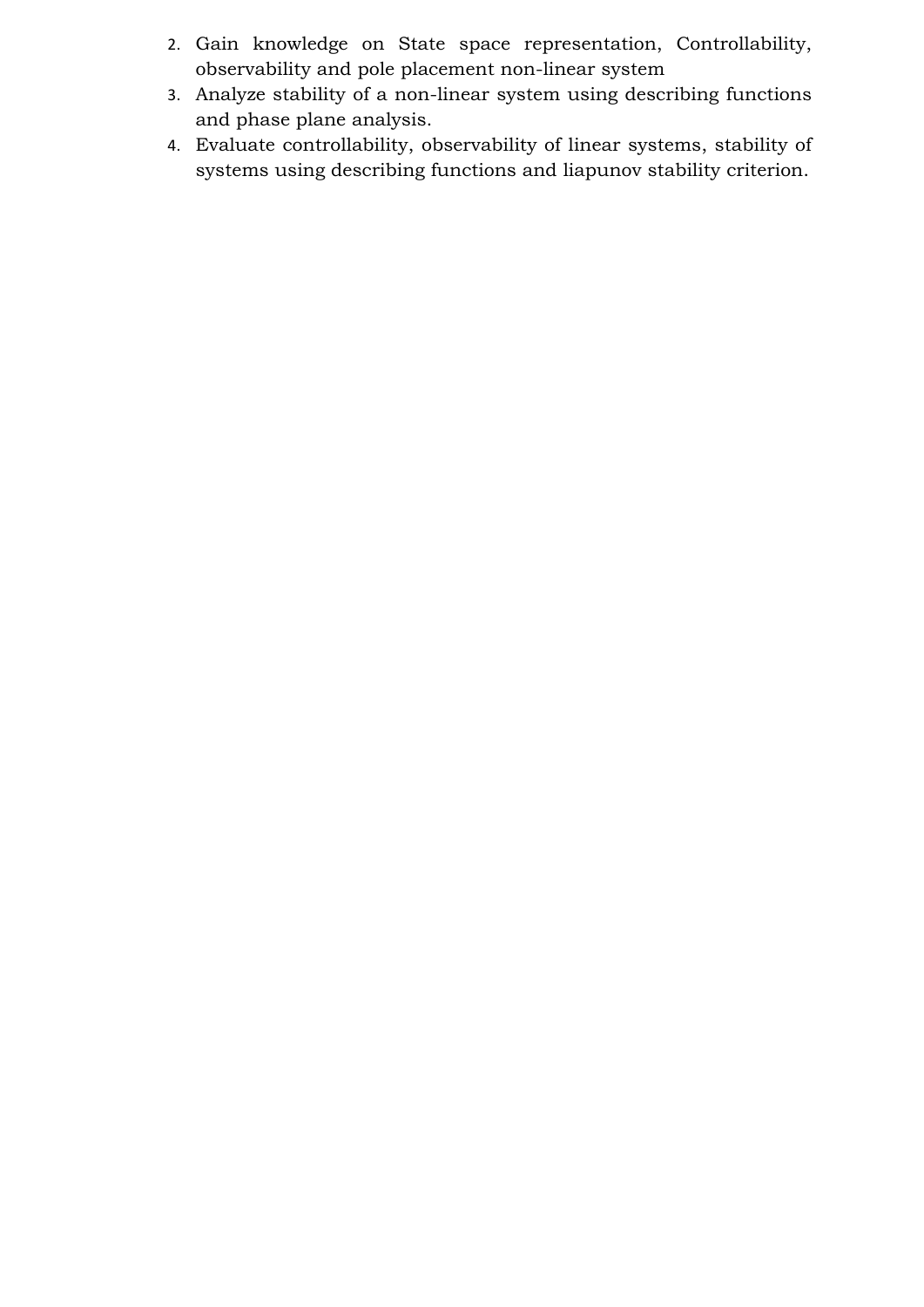| Subject<br>Code | <b>Subject</b><br>Category | <b>Subject Title</b>                   |   | <b>TN</b> | в | IM | <b>EM</b> | CR |
|-----------------|----------------------------|----------------------------------------|---|-----------|---|----|-----------|----|
| 1502703         | PJ                         | <b>High Voltage Dc</b><br>Transmission | 3 |           | O | 30 | 70        | 3  |

**Objective**: This subject gives the fundamental concepts of High voltage direct current. It mainly concentrates on converter configuration and analysis for the application of high voltage transmission system.

## **UNIT-I**

**D. C. Power Transmission Technology:** Introduction- Comparison of AC & DC transmission, Converter station, Description of DC Transmission systems, Choice of voltage level, Modern trends in DC transmission.

#### **UNIT-II**

**Analysis of HVDC Converters:** Pulse number, Choice of converter configuration, valve rating, Transformer, Simplified analysis of graetz-circuit with and without overlap, Rectifier and Inverter waveforms, Converter bridge characteristics.

#### **UNIT – III**

**Converter and HVDC System Control:** Principle of DC link control, Converter control characteristics, System and control hierarchy, Firing angle control, Converter and excitation angle control, Starting and stopping of DC Link , Power Control, Higher level Controllers.

#### **UNIT – IV**

**Converter Faults:** Protection against over currents, over voltages in a converter station, Surge arresters, Protection against over voltages. Smoothing reactor, DC Line, Transient over voltages in DC line, Protection of DC Line, DC breakers.

#### **UNIT – V**

**Reactive Power Requirements in Steady State:** Sources of reactive power, Static var systems, generation of Harmonies, Design of AC filters, DC filters, Carrier frequency and RI Noise.

#### **Text Books:**

- 1. High Voltage Direct Current Transmission by J. Arilliga 2nd edition, IEE Power and Energy Series.
- 2. High Voltage Direct Current Transmission by K. R. Padiyar, Wiley Eastern Ltd.,1993.
- 3. Direct current transmission by E. W. Kimbark, Wiley Inter Science New York 1971.

#### **Reference Books**:

- 1. EHVAC, HVDC Transmission and Distribution Engineering by S. Rao, Khanna Publishers, 2001.
- 2. Power Transmission by Direct Current by E. Uhlamann, Springer Verlag, Berlin, 1975.

#### **Course Outcomes:**

- 1. Gain knowledge on Converter Circuits.
- 2. analyze the applications of high voltage transmission system
- 3. Analyze the protection system for HVDC transmission
- 4. Design the filters for DC transmission.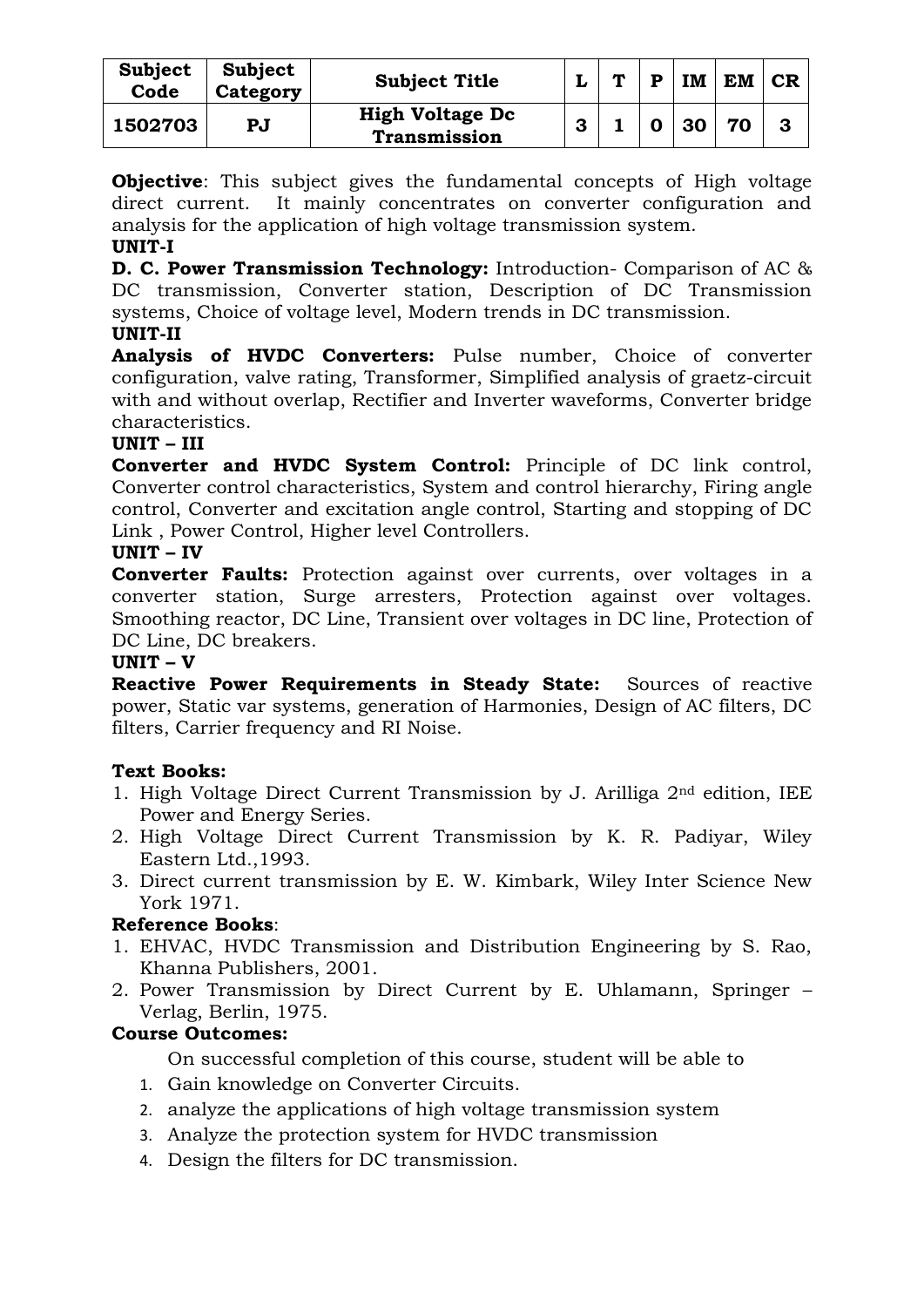| Subject<br>Code | Subject<br>Categor | <b>Subject Title</b>                 |   | ́г | D | M | E<br>M | R |
|-----------------|--------------------|--------------------------------------|---|----|---|---|--------|---|
| 1502704         | PJ                 | <b>Switch Gear and</b><br>Protection | o |    |   | o |        | 3 |

#### **UNIT-I**

**Over Voltages in Power Systems:** Cause of over voltages, protection against lightning over voltages, ground wires, counter poises, surge absorbers and surge diverters ,lightning arrestors(valve type),ratings of Lightning arrestors, insulation co-ordination, neutral earthing-types.

## **UNIT-II**

**Circuit Breakers:** Elementary principles of arc interruption, restriking and recovery voltages, average and maximum RRRV, numerical problems. Current chopping and resistance switching-circuit breaker ratings, auto reclosure and problems. Description and operation of minimum oil circuit breakers, air break circuit breakers, vaccum circuit breakers and sulphur hex fluoride circuit breakers.

## **UNIT-III**

**Protective Relays:** Basic requirements of a relays, relay terminology, types of relays, electromagnetic relays (attraction type and induction type). Construction and operation of non-directional and directional over current relays, universal torque equation, operating characteristics of impedance, reactance and admittance relays. Principle and operation of differential and percentage differential relays.

Static Relays: Advantages and Dis-advantages, amplitude comparators and phase comparators.

#### **UNIT-IV**

**Protection of Generators:** protection of generators against stator faults, rotor faults and abnormal running conditions, restricted earth fault protection and inter turn fault protection, numerical problems on percentage winding unprotected.

Protection of transformers: percentage differential protection of transformers, numerical problems on design of CT's ratio, Buchholtz relay.

## **UNIT-V**

**Protection of Feeders and Lines:** Protection of feeders (radial and ring main) using over current relays, protection of transmission lines by three zone protection using distance relays, carrier current protection and protection of bus-bars.

## **Text Books:**

- 1. Power System Protection and Switch Gear by Badriram & D. N. Vishwakarma, TMH publishing Company Ltd., 1995.
- 2. Electrical Power Systems by C. L. Wadhwa, New Age International (P) Limited, 3rd Edition.
- 3. Power System Protection & Switch Gear by B. Ravindranath & M. Chander, Wiley Eastern Ltd.
- 4. Switch Gear and Protection by Sunil. S. Rao, Khanna Publishers.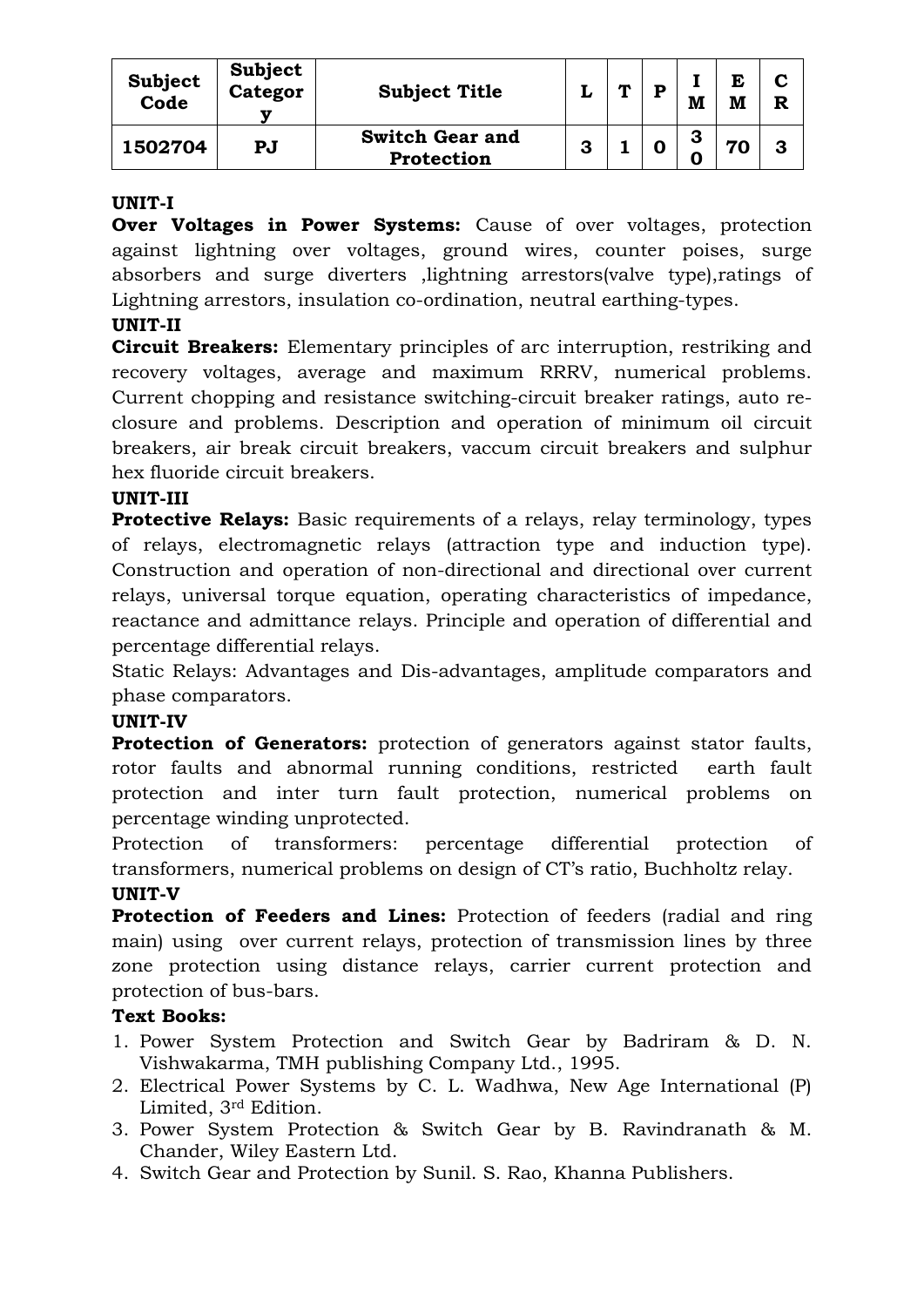## **Reference Books:**

- 1. Fundamentals of Power System Protection by Y. G. Paithanakar and S. R. Bhide, PHI, 2nd Edition.
- 2. Transmission Network Protection by Y. G. Paithankar, Taylor and Francis, 2009.
- 3. Power System Protection and Switch Gear by Bhuvanesh Ozq, TMH, 2010.
- 4. Electrical Power System Protection by C. Christopoulos and A. Wright, Springer International Edition, 2nd Edition.

# **Course Outcomes:**

- 1. Gain knowledge on operation of various protective devices.
- 2. Analyze fault current levels for different faults, operating aspects of protective devices
- 3. Design proper protection scheme for different power system components
- 4. Acquire skills in evaluating operating parameters of various protecting devices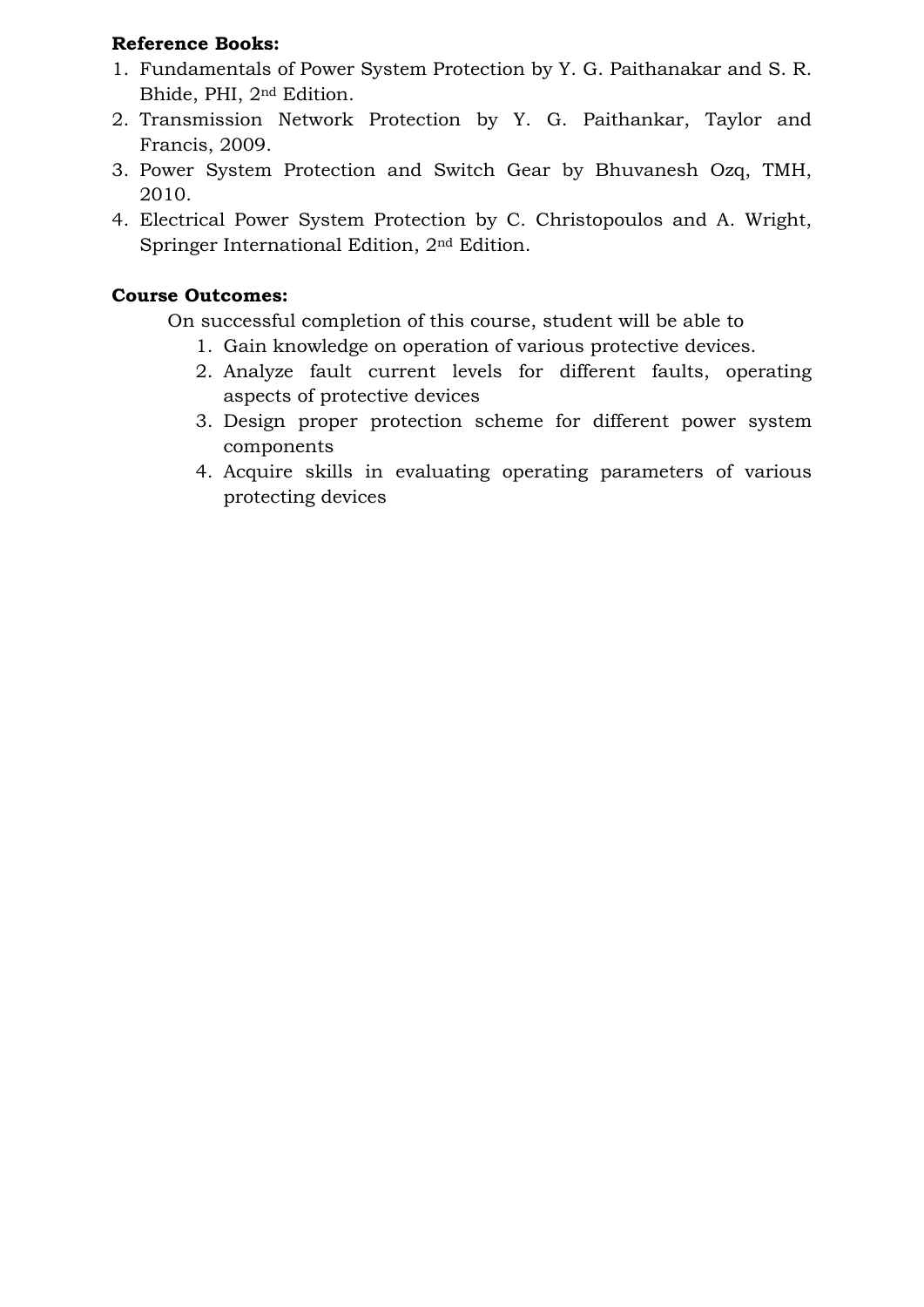| <b>Subject</b><br>Code | Subject<br>Categor | <b>Subject Title</b>                             | ◡ | m | D | IM | E<br>M | R  |
|------------------------|--------------------|--------------------------------------------------|---|---|---|----|--------|----|
| 1502705                | PJ                 | <b>Electrical Distribution</b><br><b>Systems</b> | 3 |   |   | 30 | 70     | -3 |

**Objective**: This course mainly focuses the distribution end of the power system in which the characteristics of load, classification of distribution systems, substations, automation of the distribution systems are introduced.

## **UNIT I**

**Load Modeling and Characteristics:** Introduction to Distribution Systems, Load Modeling and Characteristics. Coincidence Factor, Contribution Factor Loss Factor - Relationship between the Load Factor and Loss Factor. Classification of Loads (Residential, Commercial, Agricultural and Industrial) and Their Characteristics.

# **UNIT II**

**Classification of Distribution Systems:** Classification of Distribution Systems - Comparison of DC Vs AC–comparison of Under-Ground Vs Over - Head Distribution Systems- Requirements and Design Features of Distribution Systems-

Design Considerations of Distribution Feeders: Radial and Loop Types of Primary Feeders,-Voltage Levels, Feeder Loading, Basic Design Practice of the Secondary Distribution System.

Voltage Drop & Current Calculations (Numerical Problems) In D.C. Distributors (Feeder with one end and both ends only)

# **UNIT III**

**Substations:** Location of Substations: Rating of Distribution Substation, Service Area within Primary Feeders. Benefits Derived Through Optimal Location of Substations. Classification of Substations: Air Insulated Substations - Indoor & Outdoor Substations: Substations Layout Showing the Location of All the Substation Equipment. Bus Bar Arrangements in the Sub-Stations With Relevant Diagrams.

## **UNIT IV**

**Power Factor Improvement:** Voltage Drop and Power-Loss Calculations: Derivation for Voltage Drop and Power Loss in Lines, Manual Methods of Solution for Radial Networks, Three Phase Balanced Primary Lines.

Causes of Low P. F -Methods of Improving P. F-Phase Advancing and Generation of Reactive KVAR Using Static Capacitors-Most Economical P.F. for Constant KW Load and Constant KVA Type Loads, Numerical Problems.

# **UNIT V**

**Distribution Automation:** Distribution Automation (DA) – Project Planning – Definitions – Communication – Sensors – Supervisory Control and Data Acquisition (SCADA) – Consumer Information Service (CIS) – Geographical Information System (GIS) – Automatic Meter Reading (AMR) – Automation Systems.

## **Text Books:**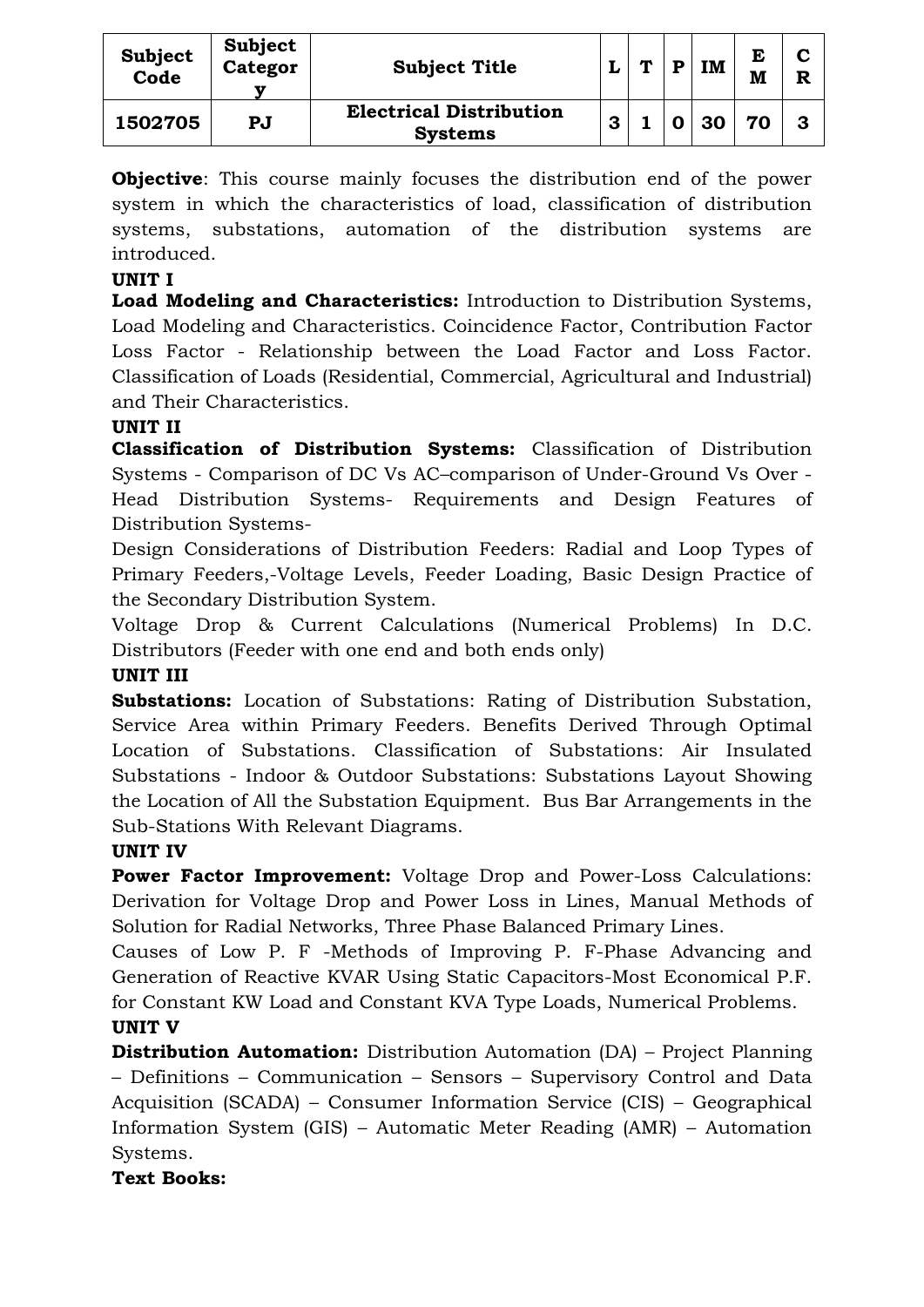- 1. Electric Power Distribution System, Engineering by Turan Gonen, Mc Graw-hill Book Company, 1986.
- 2. Electric Power Distribution by A. S. Pabla, Tata Mc Graw-hill Publishing Company, 4th edition, 1997.

# **Reference Books:**

- 1. Electric Power Distribution Automation by Dr. M. K. Khedkar and Dr. G. M. Dhole, University Science Press, 2010.
- 2. Electrical Power Distribution Systems by V. Kamaraju, Jain Book Depot. 2012.
- 3. Electrical Power Systems for Industrial Plants by Kamalesh Das, JAICO Publishing House, 2008.
- 4. Hand Book of Electric Power Distribution by G. Ramamurthy, 2nd Edition, Universities Press, 2009.

# **Course Outcomes:**

On successful completion of this course, student will be able to

1. Gain knowledge on distribution system and its configuration, different types of loads and distribution feeders.

- 2. Analyze different feeder configurations, bus bar arrangements in substations
- 3. Design proper rating of capacitor to improve power factor.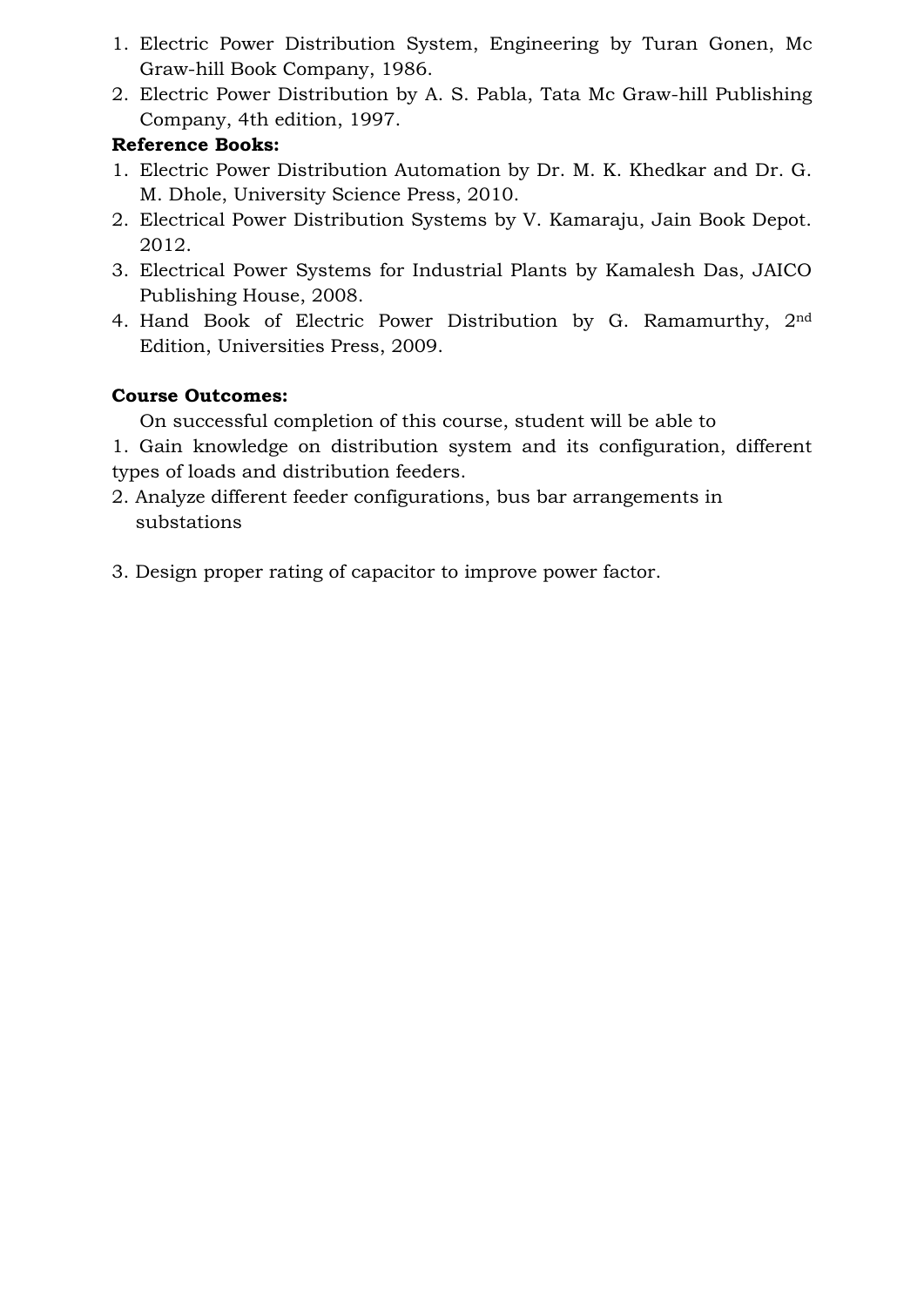| Subject<br>Code | Subject<br>Category | <b>Subject Title</b> |   | $\mathbf{r}$ | P | IM | <b>EM</b> | CR |
|-----------------|---------------------|----------------------|---|--------------|---|----|-----------|----|
| 1502707         | PJ                  | <b>POWER QUALITY</b> | 3 |              | O | 30 | 70        |    |

# **(CBCC - I)**

**OBJECTIVES:** The objectives of this course include:

- To know about introduction on power quality issues.
- To learn about voltage disturbances and power transients that are occurring in power systems.
- To know the concept of harmonics in the system and their effect on different power system equipment.
- To know about different power quality measuring and monitoring concepts.

### **UNIT I INTRODUCTION**

Definition of Power Quality- Power Quality Terminology – Classification of Power Quality Issues-Magnitude Versus Duration Plot - Power Quality Standards ( IEEE & IEC) - Responsibilities of The Suppliers and Users of Electric Power-CBEMA and ITIC Curves.

# **UNIT II TRANSIENTS, SHORT DURATION AND LONG DURATION VARIATIONS**

Categories and Characteristics of Electromagnetic Phenomena in Power Systems-Impulsive and Oscillatory Transients-Interruption - Sag-Swell-Sustained Interruption - Under Voltage – Over Voltage–Outage. Sources of Different Power Quality Disturbances- Principles of Regulating the Voltage-Conventional Devices for Voltage Regulation.

## **UNIT III FUNDAMENTALS OF HARMONICS & APPLIED HARMONICS**

Harmonic Distortion, Voltage Versus Current Distortion, Harmonics Versus Transients, Power System Quality Under Non Sinusoidal Conditions, Harmonic Indices, Harmonic Sources From Commercial Loads, Harmonic Sources From Industrial Loads. Applied Harmonics**:** Effects Of Harmonics, Harmonic Distortion Evaluations, Principles of Controlling Harmonics, Devices for Controlling Harmonic Distortion.

## **UNIT-IV POWER QUALITY MONITORING**

Power Quality Benchmarking-Monitoring Considerations- Choosing Monitoring Locations- Permanent Power Quality Monitoring Equipment-Historical Perspective of Power Quality Measuring Instruments- Power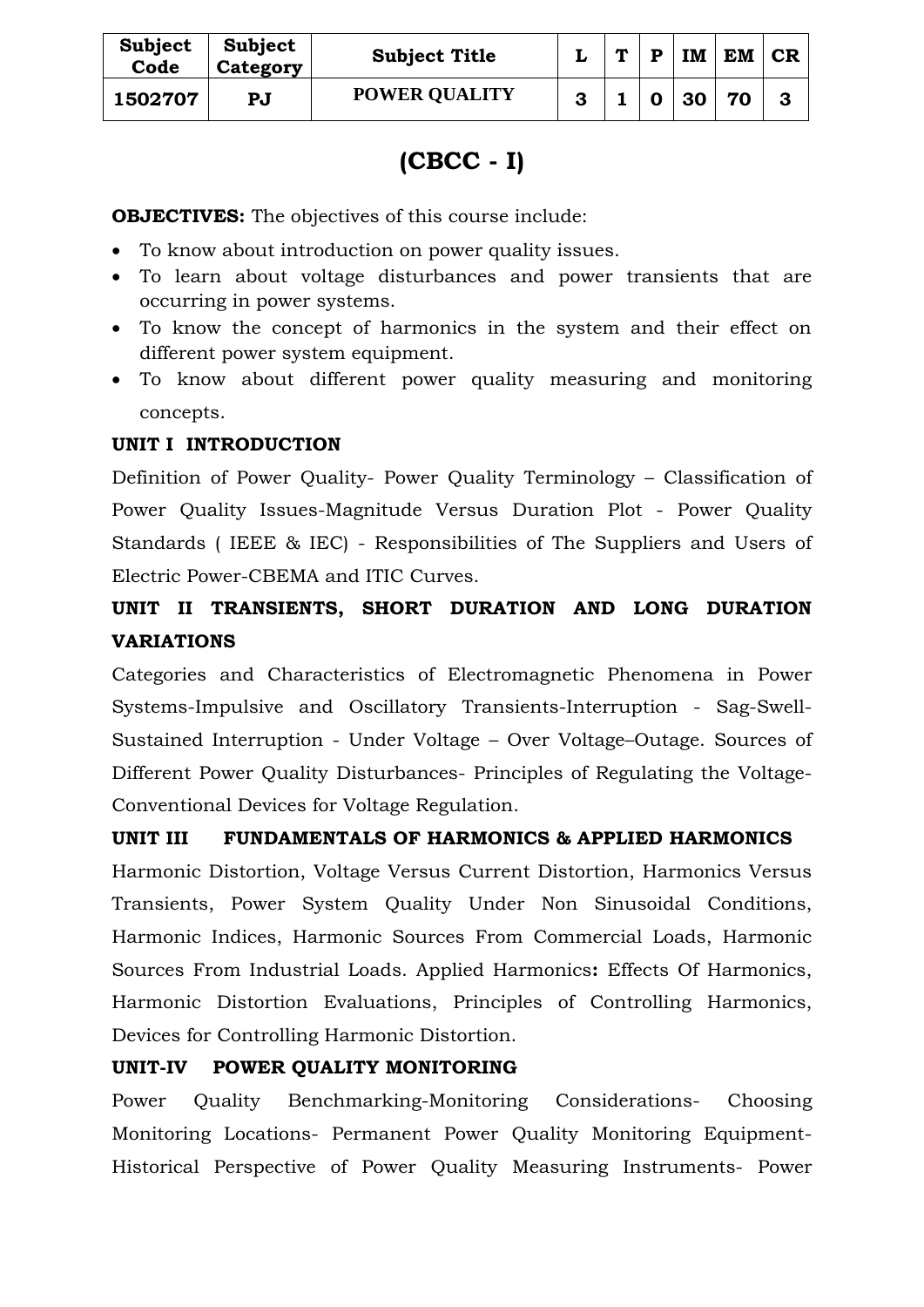Quality Measurement Equipment-Types of Instruments- Assessment of Power Quality Measurement Data- Power Quality Monitoring Standards.

# **UNITV POWER QUALITY ENHANCEMENT USING CUSTOM POWER DEVICES**

Introduction to Custom Power Devices-Network Reconfiguring Type: Solid State Current Limiter (SSCL)-Solid State Breaker (SSB) -Solid State Transfer Switch (SSTS) - Compensating Type: Dynamic Voltage Restorer (DVR)- Unified Power Quality Conditioner (UPQC)-Principle of Operation Only.

# **OUTCOMES:**

After completion of the course the student will able to:

- Understand the different power quality problems in the power system.
- Know about voltage variations and over voltage transients in the system and also know about the protection of over voltages.
- Under stand the effect of harmonics in the system and about the equipment that are effected from the harmonics.
- Know the concepts on measuring and monitoring issues of power quality.

# **TEXT BOOKS:**

- 1. Electrical Power Systems Quality, Roger C. Dugan, Mark F. McGranaghan, Surya Santoso, H.Wayne Beaty, 2nd Edition, TMH Education Pvt. Ltd., 2008.
- 2. Power quality, C. Sankaran, CRC Press, 2002.

# **REFERENCE BOOKS:**

- 1. Understanding Power quality problems, Math H. J. Bollen IEEE Press, 2007.
- 2. Power quality enhancement using custom power devices, Arindam Ghosh, Gerard Ledwich, Kluwer academic publishers, 2002.
- 3. Fundamentals of Electric Power Quality, Surya Santoso, Create Space, 2010.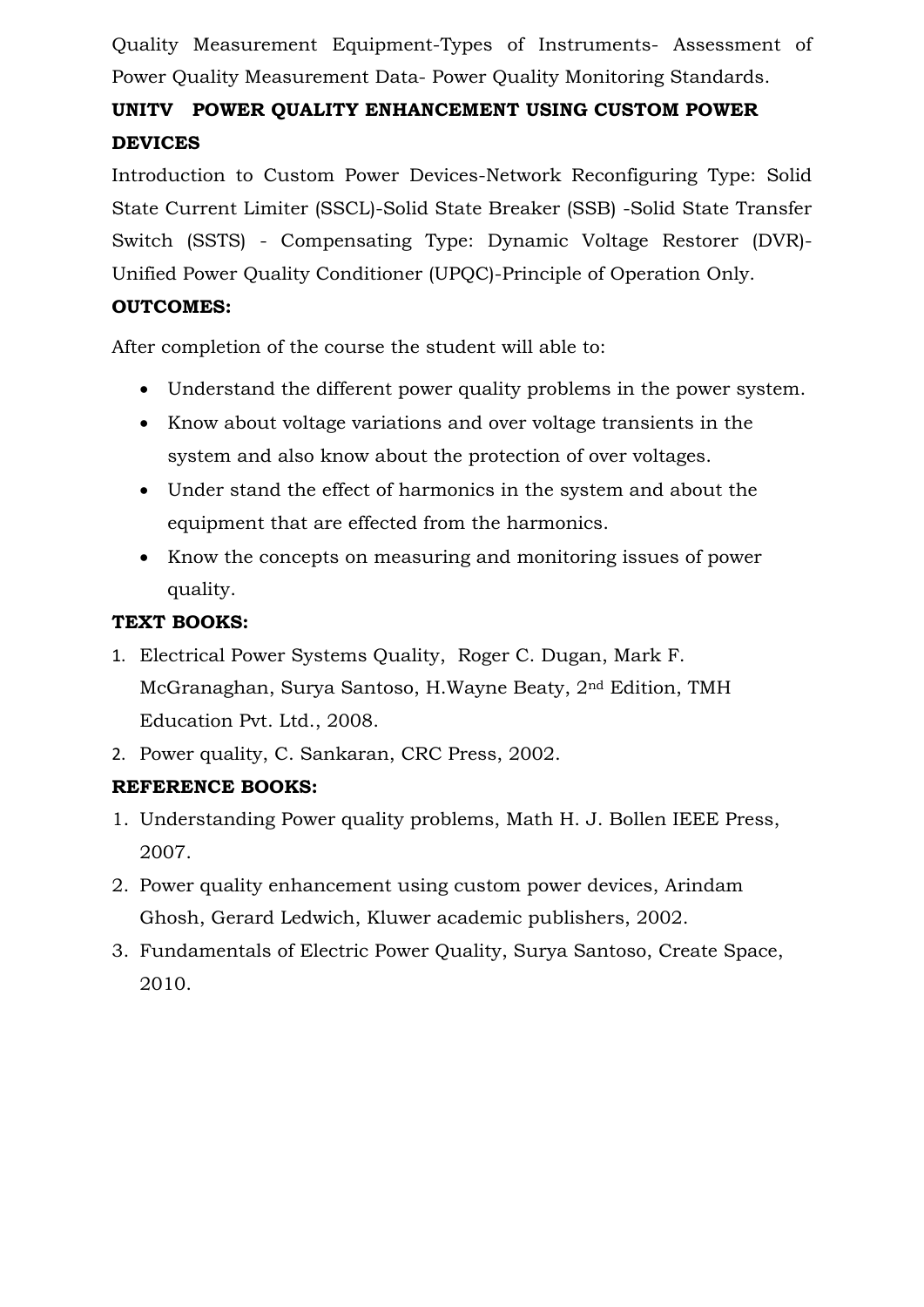# K.S.R.M.COLLEGE OF ENGINEERING(AUTONOMOUS),KADAPA

# Department of Electrical and Electronics Engineering

| <b>Subject</b><br>Code | <b>Subject</b><br>Category | <b>Subject Title</b>                      |   | $\mathbf{r}$ | D            | IM              | <b>EM</b> | CR |
|------------------------|----------------------------|-------------------------------------------|---|--------------|--------------|-----------------|-----------|----|
| 1502801                | PJ                         | <b>Utilization of Electrical</b><br>Power | 3 |              | $\mathbf{O}$ | 30 <sub>1</sub> | 70        |    |

### **Objectives:**

It deals with the illumination, Electrical heating, Welding, Electrolytic Process and Electric Traction.

#### **UNIT – I**

**Illumination**: Introduction, terms used in illumination, laws of illumination, polar curves, photometry, integrating sphere, sources of light, discharge lamps, MV and SV lamps – Comparison between tungsten filament lamps and fluorescent tubes- Basic principles of light control-Types of lighting schemes -factory lighting, street lighting and flood lighting.

#### **UNIT-II**

**Electric Heating & Welding:** Advantages and methods of electric heating - types and applications of electric heating equipment- Resistance ovens-induction heating –dielectric heating-Electric welding –resistance welding and arc welding techniques - arc furnaces.

#### **UNIT –III**

**Electric Drives**: Types of Electric drives, Choice of motor, starting and running characteristics, Speed control, temperature rise, particular applications of electric drives, types of industrial loads, continuous, intermittent and variable loads, load equalization.

#### **UNIT –IV**

**Systems of Electric Traction and Track Electrification:** Review of existing electric traction systems in India. Special features of traction motors, methods of electric braking – plugging, rheostatic braking and regenerative braking.

#### **UNIT –V**

**Mechanism of Train Movement**: Speed-time curves for different services – Trapezoidal and quadrilateral speed time curves – Calculations of tractive effort, power, specific energy consumption for a given run, effect of varying acceleration and braking retardation, adhesive weight and coefficient of adhesion.

#### **Text Books:**

- 1. Utilization of Electric energy by E. Openshaw Taylor and V. V. L. Rao, Universities Press, 2009.
- 2. Art & Science of Utilization of Electrical Energy by H. Partab, DhanpatRai& Co, 2004.

#### **Reference Books:**

1. Generation, Distribution and Utilization of Electrical energy by C. L. Wadhwa, New Age International (P) Limited, 1997.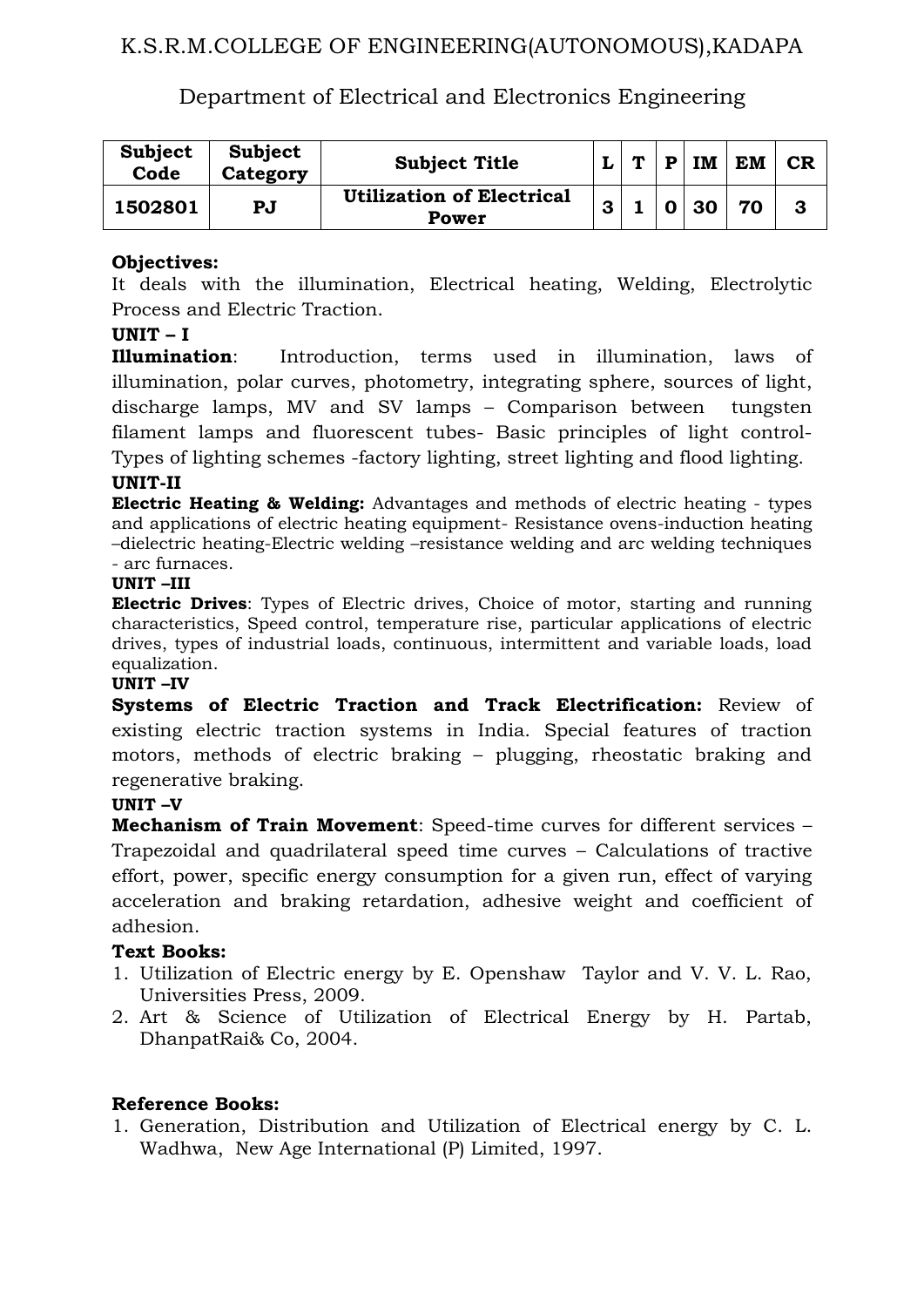2. Utilization of Electrical Power including Electric Drives and Electric Traction by N. V. Suryanarayana, New Age International (P) Limited, 1996.

# **Course Outcomes:**

- 2. Gain knowledge on different types of electric drives, heating, welding and illumination
- 3. Analyze appropriate drive for the industrial purpose, proper illumination strategy for good lighting system, the traction system for better performance
- 4. design illumination system for proper lighting.
- 5. Acquire skills in evaluating the illumination levels, performance of various electrical drives and traction effort.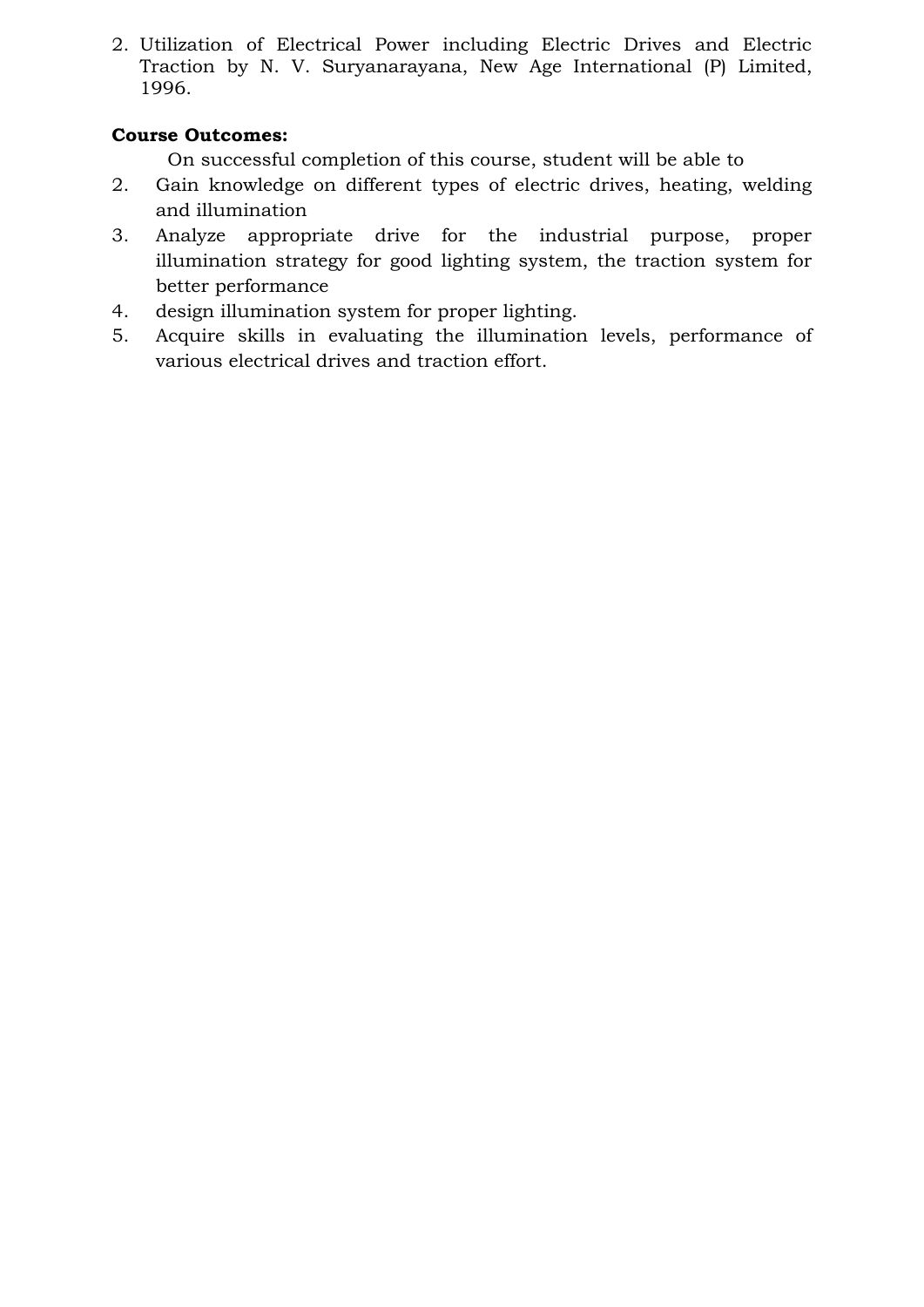| Subject<br>Code | Subject<br>Category | <b>Subject Title</b>                              |   | m | D | IM | <b>EM</b> | CR |
|-----------------|---------------------|---------------------------------------------------|---|---|---|----|-----------|----|
| 1502802         | PJ                  | <b>Flexible Ac</b><br><b>Transmission Systems</b> | 3 |   |   | 30 | 70        |    |

## **Objective:**

This subject is an extension of previous power system courses. It deals with the detailed analysis of FACTS controllers which are the prime source of enhancement of electrical power generation and its utilities. Also concerns about the different types of FACTS controllers which are having significant applications in utility appliances and control systems.

# **UNIT I**

**FACTS Concepts:** Transmission interconnections power flow in an AC system, loading capability limits, Dynamic stability considerations, importance of controllable parameters basic types of FACTS controllers, benefits from FACTS controllers.

### **UNIT II**

**Voltage Source Converters:** Single & three phase full wave bridge Converters -transformer connections for 12 pulse 24 and 48 pulse operation. Three level voltage source converter, pulse width modulation converter, basic concept of current source Converters, and comparison of current source converters with voltage source converters.

### **UNIT III**

**Static Shunt Compensation:** Objectives of shunt compensation, midpoint voltage regulation voltage instability prevention, improvement of transient stability, Power oscillation damping. Methods of controllable VAR generation, variable impedance type static VAR generators, switching converter type VAR generators, hybrid VAR generators.

## **UNIT IV**

**SVC and STATCOM:** The regulation and slope transfer function and dynamic performance, transient stability enhancement and power oscillation damping operating point control and summary of compensator control.

#### **UNIT V**

**Static Series Compensators:** concept of series capacitive compensation, improvement of transient stability, power oscillation damping.

Functional requirements, GTO thyristor controlled Series Capacitors (GSC), Thyristor Switched Series Capacitor (TSSC) and Thyristor Controlled Series Capacitor (TCSC) control schemes for GSC, TSSC and TCSC.

## **Text Book:**

1. Concepts and Technology of Flexible AC Transmission Systems-Understanding FACTS by Narain G. Hingorani and Laszlo Gyuygyi, Standard Publishers Distributors, IEEE Press Publications, 1st Edition, 2001.

## **Reference Text Books**: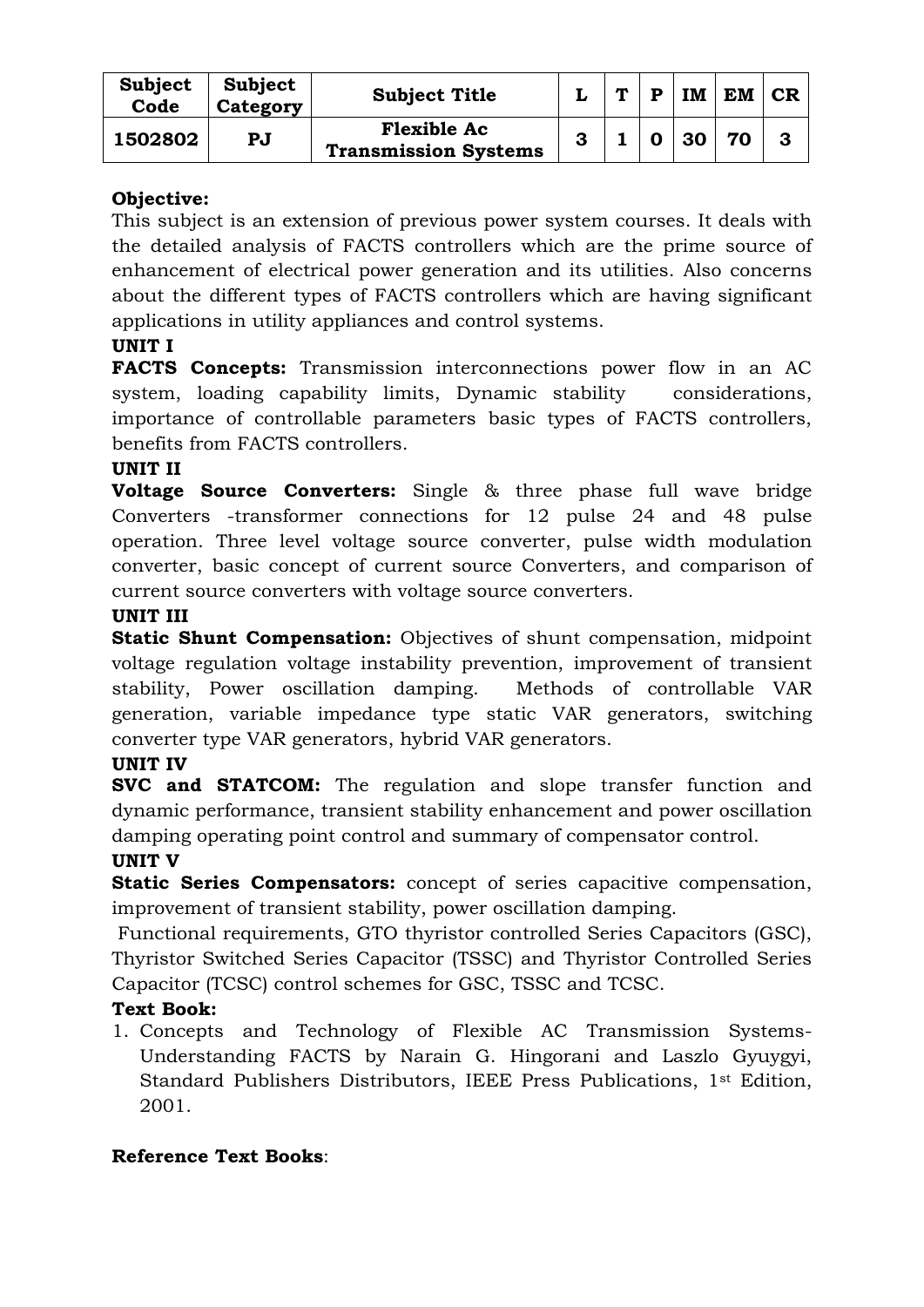- 1. Thyristorbaed FACTS Controllers for Electrical Transmission Systems by R. Mohan Mathur, Rajiv K. Varma, IEEE Press Series on Power Engineering, 2002.
- 2. Flexible AC Transmission Systems by Yong Hua Song and Alln T Johns, The Institute of Electrical Engineers, London, UK, 1999.

## **Course Outcomes:**

- **1.** Gain knowledge on Operation of various different types of FACTS controllers, Protection of utility appliances and control systems
- **2.** Analyze Understand the importance of controllable parameters and benefits of FACTS controllers
- **3.** Analyze the functional operation and control of GCSC, TSSC and TCSC.
- **4.** Acquire skills in evaluating FACTS devices are used in electrical power generation and its utilities.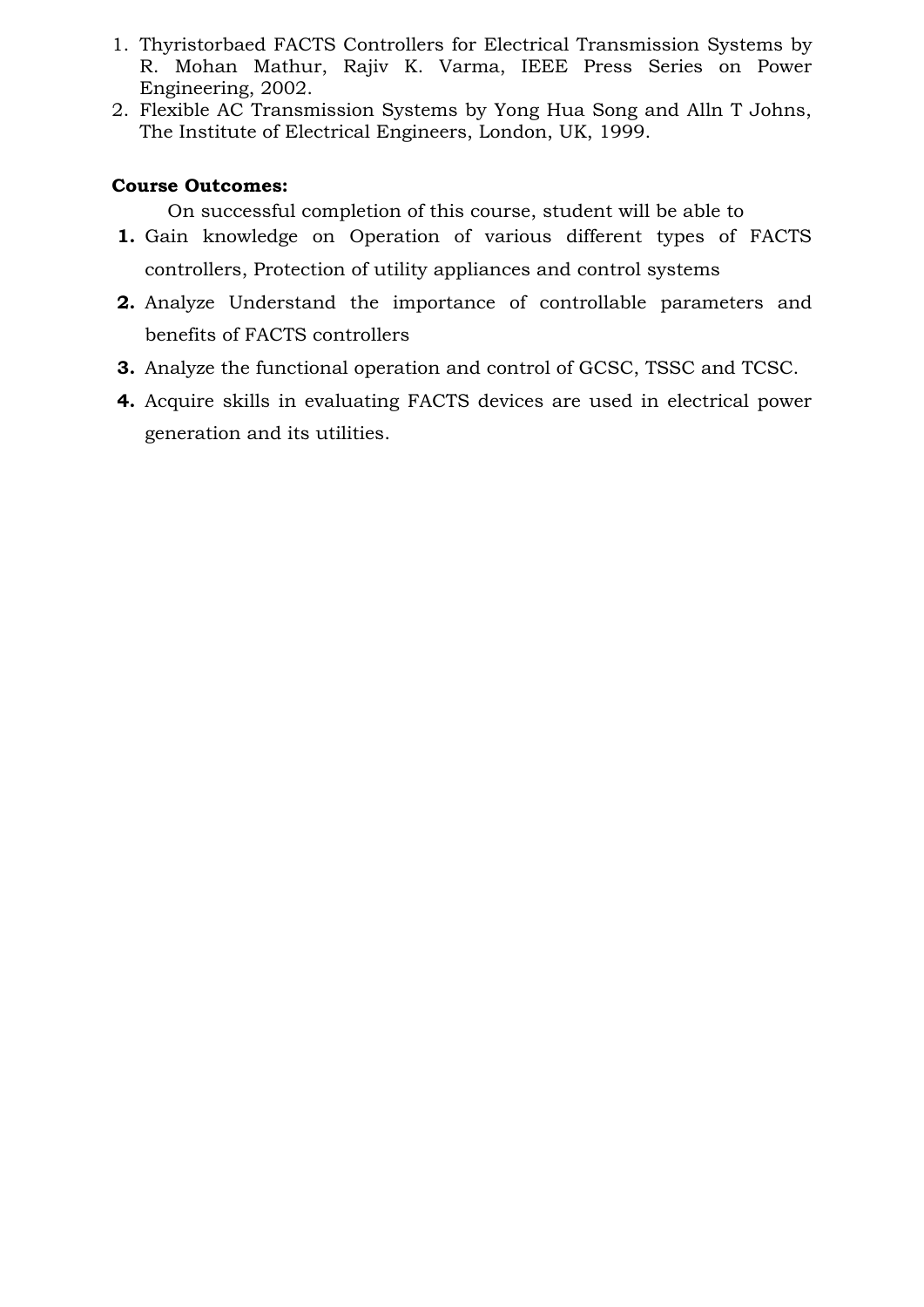| Subject<br>Code | <b>Subject</b><br>Category | <b>Subject Title</b>             |              | <i>.</i> | D | <b>IM</b> | M | R |
|-----------------|----------------------------|----------------------------------|--------------|----------|---|-----------|---|---|
| 1502803         | PJ                         | <b>Electrical Machine Design</b> | $\mathbf{3}$ |          |   | 30        |   |   |

**Objective:** This subject introduces the design specifications of Electrical Machines. It deals with basic design considerations of transformers, rotating machines - D.C. Machines, Three phase Induction motors Synchronous machines and Cooling of Machines.

# *UNIT I*

The Design problem – Basic considerations, design specifications, ISI specifications, design constraints, specification of transformers, rotating machines.

Design of transformers – Types of transformer – core construction, output equation, principle of design of core, windings, yoke main dimensions (H & W) for single phase: core type, shell type. 3-phase – core type transformers estimation of no load current of transformer.

# *UNIT II*

General concepts of rotating machines – Output equation of dc machines, ac machines, separation of D & L, choice of specific loadings.

Design of D.C machines – Choice of no. of poles, selection of no. of armature slots, choice of winding, estimation of conductor cross section of armature, design of field systems: tentative design of field winding of dc machines.

# **UNIT III**

Design of 3-phase induction motor – Separation of D & L, ranges of Ampere conductors and Bav.

Stator design – Selection of no of stator slots, turns per phase, design of conductor cross section.

Rotor design - Selection of no of rotor slots, principles of design of squirrel cage rotor, design of slip ring rotor.

# **UNIT IV**

Design of synchronous machines – Separation of D & L, choice of Ampere conductors &Bav - Short Circuit Ratio (SCR) and its significance.

Armature design – choice of no. of stator (Armature) slots, turns/phase, conductor cross section for both salient pole and cylindrical pole machines.

## **UNIT V**

Heating & Cooling of electrical machines: Theory of Solid body heating, heating time constant- cooling time constant, elementary treatment of cooling and heating time curves.

Cooling of machines: Volume of coolant required, types of coolants, cooling methods of transformer, hydrogen cooling for rotating machines, transformer tank design.

# **Text Books:**

1. Electrical machine design by A. K. Sawhney, Dhanpatrai& Sons.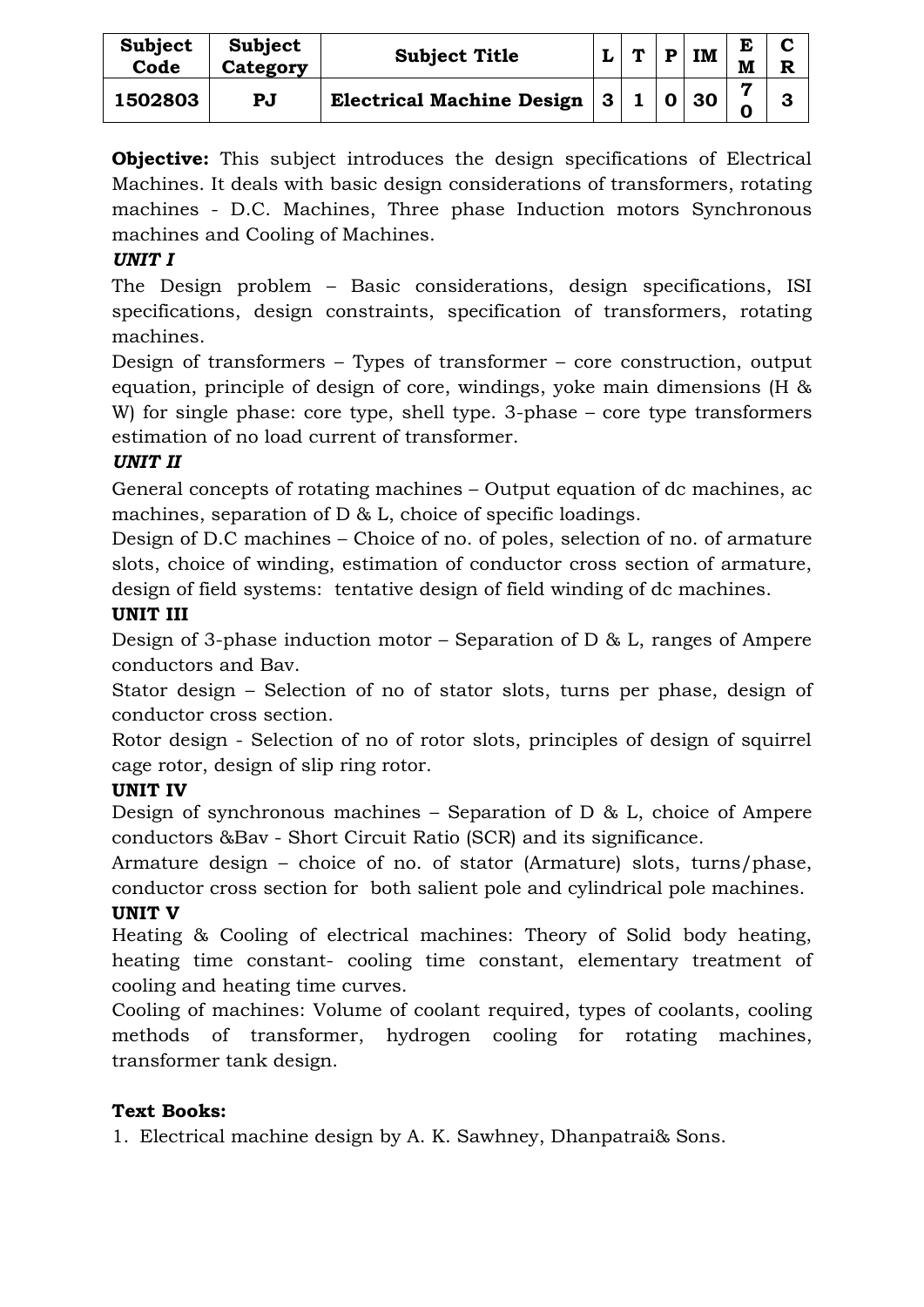- 2. Electrical System Design by M. K. Giridharan, I. K. International Publishing House Pvt. Ltd., 2011.
- 3. Design of Electrical Machines by V. N. Mittle and A. Mittal, Standard Publishers Distributors, 4th Edition, 1998.

# **Reference Books:**

- 1. Principles of Electrical machine design by M. G. Say & Parker Smith.
- **2.** Electrical machine design by Balbir Singh by Khanna Publishers.

# **Course Outcomes:**

- 1. Gain the knowledge on various design specifications of Electrical Machines.
- 2. Estimate the design specifications of DC machines, Transformers, Induction machines and synchronous machines.
- 3. Analyze the choice between various parameters like type of windings, no.poles, no.of slots etc
- 4. Anlyze the heating and cooling of electrical machines.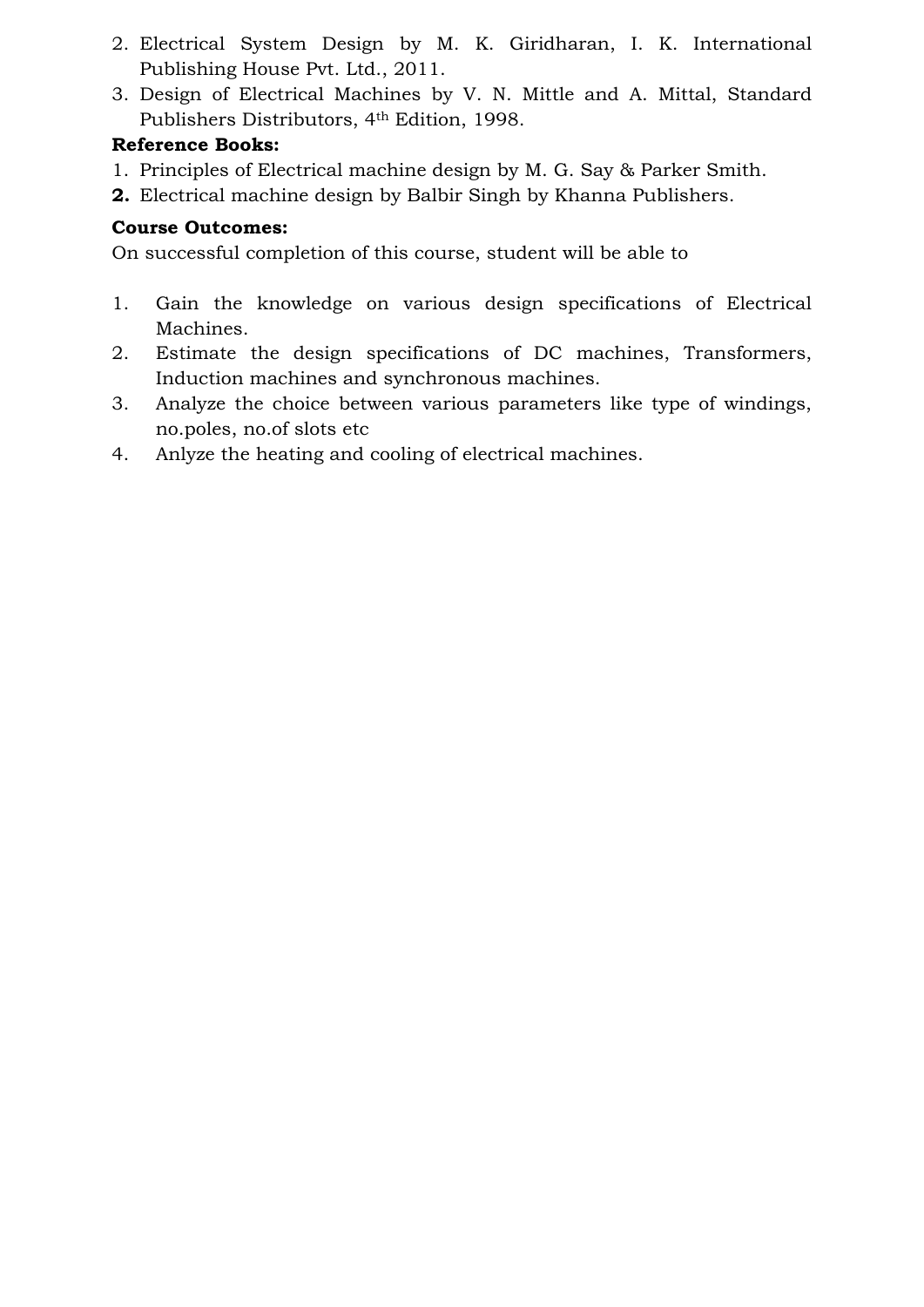| Subject<br>Code | Subject<br>Category | <b>Subject Title</b>                                                 |   | $\blacksquare$ | <b>IM</b> | <b>EM</b> | R |
|-----------------|---------------------|----------------------------------------------------------------------|---|----------------|-----------|-----------|---|
| 1502806         | <b>PJ</b>           | <b>Reliability Engineering &amp;</b><br><b>Applications to Power</b> | 3 |                | 30        | 70        | 3 |
|                 |                     | <b>Systems</b>                                                       |   |                |           |           |   |

### **(CBCC-IV)**

#### **UNIT I**

**Basic probability theory, Distribution & Network Modeling:** Basic probability theory-rules for combining probabilities of events, Bernoulli's trials, Probability Density and Distribution Functions, Binomial Distribution- Expected Value and Standard Deviation of Binomial Distribution. Analysis of Series, Parallel, Series – Parallel Networks, Complex Networks – Decomposition Method.

#### **UNIT II**

**Reliability Functions**: Reliability Functions – f(t), R(t), F(t), h(t) and their relationships – Exponential Distribution – Expected Value and Standard Deviation of Exponential Distribution – Bath – tub Curve – Reliability Analysis of Series – parallel Networks using Exponential Distribution – Reliability Measures. MTTF, MTTR, MTBF.

#### **UNIT III**

Markov Modeling – Markov Chains – Concept of STPM, Evaluations of Limiting State Probabilities – Markov Processes on Components Repairable System – Time Dependent Probability Evaluation using Laplace Transform Approach – Evaluation of Limiting State Probabilities using STPM – Two Component Reliability Models.

Frequency and Duration Concept – Evaluation of Frequency of Encountering State, Mean Cycle Time for One and Two Component Repairable Models – Evaluation of Cumulative Probability and Cumulative Frequency of Encountering of Merged States.

#### **UNIT IV**

**Generation System Reliability Analysis**: Reliability Model of a Generation System, Recursive Relation for Unit Addition and Removal, Load Modeling, Merging of Generation Load Model – Evaluation of Transition Rates for Merged State Model, Cumulative Probability and Cumulative Frequency of Failure Evaluation - LOLP, LOLE.

#### **UNIT V**

**Composite System Reliability Analysis**: System and Load Point Reliability Indices, Weather Effects on Transmission Lines, Weighted Average Rate and Markov Model.

Distribution System Reliability Analysis – Basic Techniques, Radial Networks, Evaluation of basic Reliability Indices, Performance Indices, Load Point and System Reliability Indices, Customer Oriented, Load and Energy Oriented Indices.